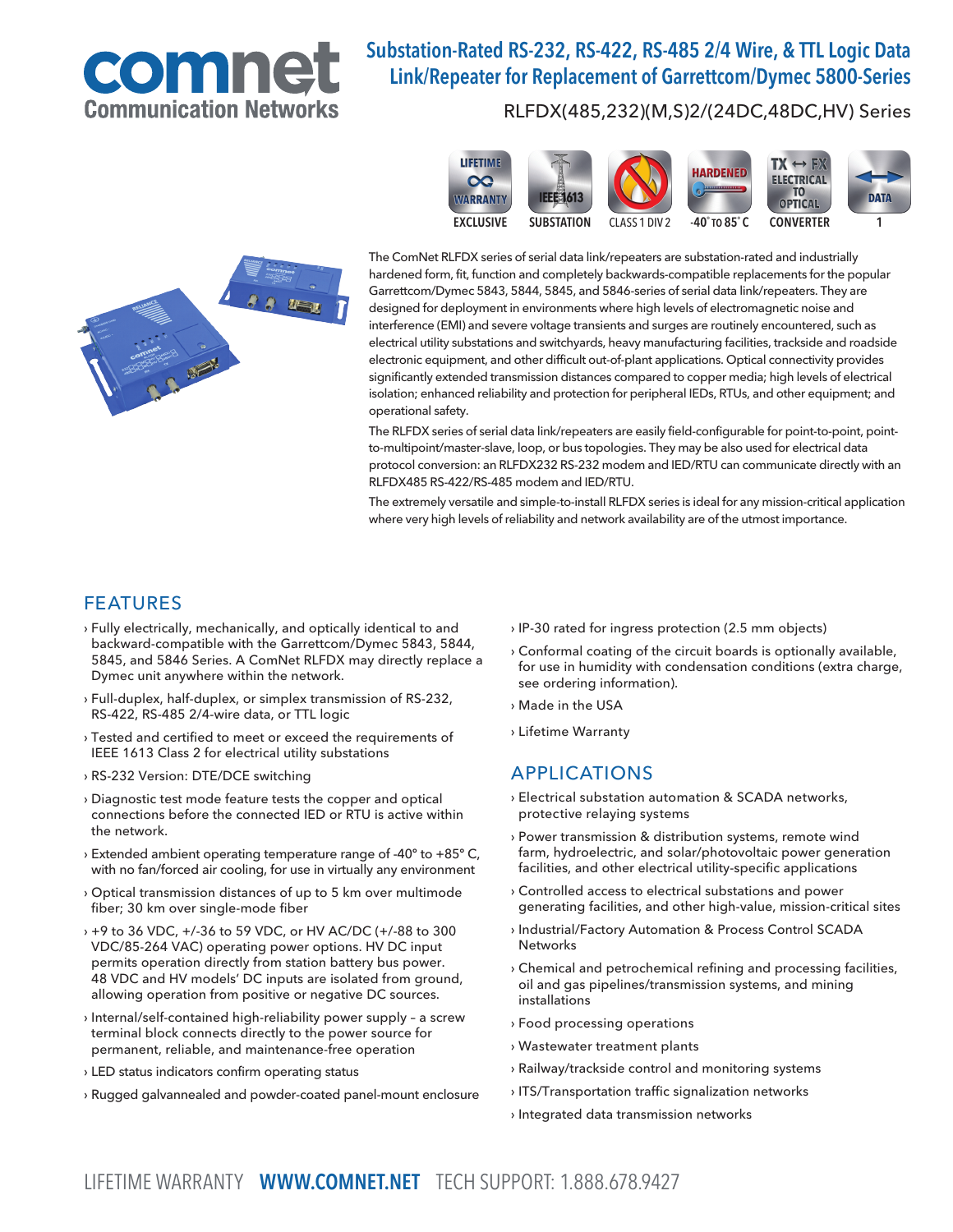# RLFDX Series (RS232) Substation-Rated RS-232, RS-422, RS-485 2/4 Wire, & TTL Logic Data Link/Repeater for Replacement of Garrettcom/Dymec 5800-Series

# SPECIFICATIONS (RS232 Models)

#### Data

| <b>Data</b>                         |                                       | <b>Electrical Parameters</b>         |                                                                       |
|-------------------------------------|---------------------------------------|--------------------------------------|-----------------------------------------------------------------------|
| Data Rate                           | DC to 250 kbps                        | Inputs                               |                                                                       |
| Data Transmission                   | Asynchronous, simplex OR Full Duplex  | I/O Data Format                      | EIA RS232; CCITT v.24                                                 |
| <b>Bit Error Rate</b>               | 10-E9 Max.                            | Input Impedance                      | $>3000 \Omega$                                                        |
| Point to Point Latency              | $4 \mu S$                             | Input Voltage                        | +/-30 Volts Max.                                                      |
| <b>Repeat Latency</b>               | 400 nsec Max.                         | Outputs                              |                                                                       |
| <b>Fiber Optical Parameters</b>     |                                       | Output Impedance                     | $>300 \Omega$                                                         |
| (At Maximum Operating Temperature)  |                                       | Driver Output                        | $+/-$ Volts into 3000 $\Omega$                                        |
| <b>Optical Budget Typical</b>       | Multimode: 19.5dB                     | Pin 8 Output                         | $0$ to $5$ V                                                          |
|                                     | Single Mode: 19dB                     |                                      | 67 or 207 Ω Source Impedance                                          |
| <b>Output Power Typical</b>         | Multimode: -10.5 dBm peak             | <b>Power Required</b>                |                                                                       |
|                                     | Singlemode: -14.5 dBm peak            | 24 VDC                               | Multimode: +9 to 36 VDC @ 250 mA (3W)                                 |
| <b>Receiver Sensitivity Typical</b> | Multimode: -30 dBm peak (62.5 µ/125)  |                                      | Single Mode: +9 to 36 VDC @ 340 mA (4.1 W)                            |
|                                     | Single Mode: -33.5 dBm peak (9 µ/125) | 48 VDC                               | Multimode: +/-36 to 59 VDC @ 250 mA (4W)                              |
| Wavelength                          | Multimode: 850 nm                     |                                      | Single Mode: +/-36 to 59 VDC @ 340 mA (5.5 W)                         |
|                                     | Single Mode: 1310 nm                  | HV                                   | Multimode: +/-88 to 300 VDC @ 35 mA (4 W)                             |
| <b>Transmission Distance</b>        | Multimode: Up to 5 km                 |                                      | or 85 to 264 VAC @ 35 mA (4 W)                                        |
|                                     | (62.5 µ/125 Cable @ 3 dB/km)          |                                      | Single Mode: +/-88 to 300 VDC @ 50 mA (5.5 W)                         |
|                                     | Single Mode: Up to 30 km              |                                      | or 85 to 264 VAC @ 50mA (5.5 W)                                       |
|                                     | (9 µ/125 Cable @ 0.5 dB/km)           |                                      |                                                                       |
| Compatible Fiber Type               | Multimode: 50-200 µm                  | <b>Power Dissipation BTU/H</b>       |                                                                       |
|                                     | Single Mode: 9 to 13 µm               | 24 VDC                               | Multimode: 8.2 BTU/hr                                                 |
|                                     |                                       |                                      | Single Mode: 10.2 BTU/hr                                              |
| <b>Configuration Switches</b>       |                                       | <b>HV &amp; 48 VDC</b>               | Multimode: 10.9 BTU/hr                                                |
| DTE/DCE                             |                                       |                                      | Single Mode: 12.3 BTU/hr                                              |
| <b>AC/DC Coupled</b>                |                                       | <b>Mechanical</b>                    |                                                                       |
| Link/Repeat                         |                                       | <b>Indicating LEDs</b>               | Power Transmit Fiber                                                  |
| Pin 8 Drive Current                 |                                       |                                      | <b>Transmit Electrical Receive Fiber</b>                              |
| Pin 6 +5 VDC (DSR or CTS pull up)   |                                       |                                      | Receive Electrical                                                    |
| Diagnostic Mode                     |                                       | <b>Circuit Board</b>                 | <b>Meets IPC Standard</b>                                             |
| <b>Connectors</b>                   |                                       | <b>Actual Weight</b>                 | HV & 48 VDC: 1.06 lb / 0.48 kg                                        |
| Optical                             | <b>ST</b>                             |                                      | 24 VDC: 0.56 lb / 0.26 kg                                             |
| Data                                | DB-9 (9 Pin D-Type Female)            | Dimensions ( $W \times L \times H$ ) |                                                                       |
| Power                               | Removable, 3-pin Screw Terminal Block | HV & 48 VDC:                         | $4.1 \times 5.1 \times 1.3$ in (10.41 $\times$ 12.95 $\times$ 3.3 cm) |
|                                     |                                       | 24 VDC:                              | $2.0 \times 5.1 \times 1.3$ in $(5.08 \times 12.95 \times 3.3$ cm)    |
|                                     |                                       | <b>Environmental</b>                 |                                                                       |
|                                     |                                       | <b>MTBF</b>                          | >250,000 hours                                                        |
|                                     |                                       |                                      |                                                                       |

Storage Temperature -40°C to 85°C Relative Humidity 0% to 95% (non-condensing)<sup>1</sup>

# Operating Temperature Multimode: -40˚C to +85˚C Single Mode: -40˚C to +70˚C

### ORDERING INFORMATION (RS-232/TTL Models)

| <b>Model</b>     | Data Format                                                                                                                    | <b>Fiber Type</b> | <b>Input Power</b>            | <b>Equivalent Dymec Model</b> |
|------------------|--------------------------------------------------------------------------------------------------------------------------------|-------------------|-------------------------------|-------------------------------|
| RLFDX232M2/24DC  | RS-232/TTL                                                                                                                     | Multimode         | 9 to 36 VDC                   | 5843HRT                       |
| RLFDX232M2/HV    | RS-232/TTL                                                                                                                     | Multimode         | 88 to 300 VDC / 85 to 264 VAC | 5844HRT-H                     |
| RLFDX232M2/48DC  | RS-232/TTL                                                                                                                     | Multimode         | 36 to 59 VDC                  | 5844HRT-I                     |
| RLFDX232S2/24DC  | RS-232/TTL                                                                                                                     | Single Mode       | 9 to 36 VDC                   | 5843SHRT                      |
| RLFDX232S2/HV    | RS-232/TTL                                                                                                                     | Single Mode       | 88 to 300 VDC / 85 to 264 VAC | 5844SHRT-H                    |
| RI FDX23252/48DC | RS-232/TTL                                                                                                                     | Single Mode       | 36 to 59 VDC                  | 5844SHRT-L                    |
| Options          | [1] Add suffix '/C' for Conformally Coated Circuit Boards to extend to condensation conditions (Extra charge, consult factory) |                   |                               |                               |

NOTE: This product requires a fiber installation with a minimum 30 dB connector return loss. The use of Super Polish Connectors is recommended. Complies with FDA Performance Standard for Laser Products, Title 21, Code of Federal Regulations, Subchapter J In a continuing effort to improve and advance technology, product specifications are subject to change without notice.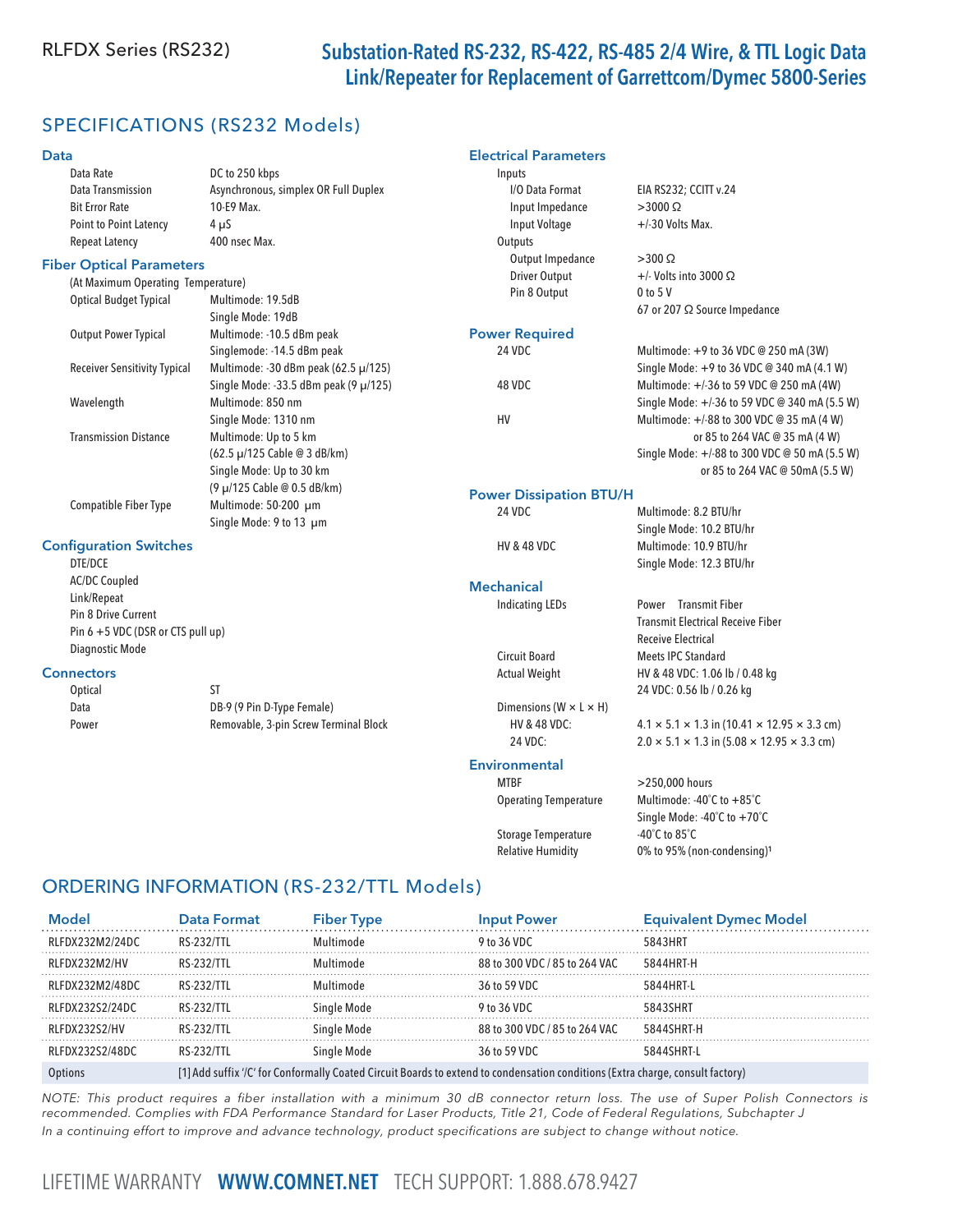# RLFDX Series (RS422/485) Substation-Rated RS-232, RS-422, RS-485 2/4 Wire, & TTL Logic Data Link/Repeater for Replacement of Garrettcom/Dymec 5800-Series

 I/O Data Format EIA 422/485 Input Impedance 750 Ω

Electrical Parameters

Inputs

**Outputs** 

## SPECIFICATIONS (RS422/485 Models)

#### Data

| Data Rate                     | DC to 2 Mbps                         |
|-------------------------------|--------------------------------------|
| Data Transmission             | Asynchronous, simplex OR Full Duplex |
| <b>Bit Error Rate</b>         | 10-E9 Max.                           |
| <b>Point to Point Latency</b> | 500 nsec Max.                        |
| Repeat Latency                | 400 nsec Max.                        |

#### Fiber Optical Parameters

|                               | (At Maximum Operating Temperature)  |                                       | <b>UULDUL IIIIDEUAIILE</b>           |  |
|-------------------------------|-------------------------------------|---------------------------------------|--------------------------------------|--|
| <b>Optical Budget Typical</b> |                                     | Multimode: 19.5 dB                    | <b>Driver Output</b>                 |  |
|                               |                                     | Single Mode: 19 dB                    | <b>Power Required</b>                |  |
|                               | <b>Output Power Typical</b>         | Multimode: - 10.5 dBm peak            | 24 VDC                               |  |
|                               |                                     | Single Mode: -14.5 dBm peak           |                                      |  |
|                               | <b>Receiver Sensitivity Typical</b> | Multimode: -30 dBm peak (62.5 µ/125)  | 48 VDC                               |  |
|                               |                                     | Single Mode: -33.5 dBm peak (9 µ/125) |                                      |  |
|                               | Wavelength                          | Multimode: 850 nm                     | HV                                   |  |
|                               |                                     | Single Mode: 1310 nm                  |                                      |  |
|                               | <b>Compatible Fiber Type</b>        | Multimode: 50-200 µm                  |                                      |  |
|                               |                                     | Single Mode: 9-13 µm                  |                                      |  |
|                               | <b>Transmission Distance</b>        | Multimode: Up to 5 km                 | <b>Power Dissipation BTU/H</b>       |  |
|                               |                                     | (62.5 µ/125 Cable @ 3 dB/km)          | 24 VDC                               |  |
|                               |                                     | Single Mode: Up to 30 km              |                                      |  |
|                               |                                     | (9 µ/125 Cable @ 0.5 dB/km)           | <b>HV &amp; 48 VDC</b>               |  |
|                               | <b>Configuration Switches</b>       | Half/Full Duplex                      |                                      |  |
|                               |                                     | AC/DC                                 |                                      |  |
|                               |                                     | Link/Repeat                           | <b>Mechanical</b>                    |  |
|                               |                                     | <b>Biasing Resistors In/Out</b>       | <b>Indicating LEDs</b>               |  |
|                               |                                     | Data Inversion Mode                   |                                      |  |
|                               |                                     | Enable Holdover (4 settings)          | Circuit Board                        |  |
|                               |                                     | Diagnostic Mode                       | <b>Actual Weight</b>                 |  |
|                               | <b>Connectors</b>                   |                                       | Dimensions ( $W \times L \times H$ ) |  |
|                               | Optical                             | <b>ST</b>                             | <b>HV &amp; 48 VDC:</b><br>24 VDC:   |  |
|                               | Data                                | DB-9 (9 Pin D-Type Female)            |                                      |  |
|                               | Power                               | Removable, 3-pin Screw Terminal Block |                                      |  |

#### **Environmental**

| <b>MTRF</b>                  |
|------------------------------|
| <b>Operating Temperature</b> |
|                              |
| <b>Storage Temperature</b>   |
| <b>Relative Humidity</b>     |
|                              |

+/-6 Volts differential Max Output Impedance >250 Ω Output 50 mA Multimode: +9 to 36 VDC @ 250 mA (3 W) Single Mode: +9 to 36 VDC @ 340 mA (4.1 W) Multimode: +/-36 to 59 VDC @ 250 mA (4 W) Single Mode: +/-36 to 59 VDC @ 340 mA (5.5 W) Multimode: +/-88 to 300 VDC @ 35 mA (4 W) or 85 to 264 VAC @ 35 mA (4 W) Single Mode: +/-88 to 300 VDC @ 35 mA (5.5 W) or 85 to 264 VAC @ 50mA (5.5 W)

Multimode: 10 BTU/hr Single Mode: 14 BTU/hr DC Multimode: 20 BTU/hr Single Mode: 27 BTU/hr

Input Voltage  $+12$  to -7 Volts Max referenced to signal common

LEDs Power Transmit Fiber Transmit Electrical Receive Fiber Receive Electrical ard **Meets IPC Standard** ight HV & 48 VDC: 1.06 lb / 0.48 kg 24 VDC: 0.56 lb / 0.26 kg

 $B \text{ VDC:}$  4.1 × 5.1 × 1.3 in (10.41 × 12.95 × 3.3 cm)  $2.0 \times 5.1 \times 1.3$  in (5.08  $\times$  12.95  $\times$  3.3 cm)

#### $>$  250.000 hours Multimode: -40℃ to +85℃ Single Mode: -40˚C to +70˚C -40 $^{\circ}$ C to 85 $^{\circ}$ C 0% to 95% (non-condensing)<sup>1</sup>

### ORDERING INFORMATION (RS-422/RS-485 Models)

| Model           | Data Format                                                                                                                    | <b>Fiber Type</b> | <b>Input Power</b>            | <b>Equivalent Dymec Model</b> |
|-----------------|--------------------------------------------------------------------------------------------------------------------------------|-------------------|-------------------------------|-------------------------------|
| RLFDX485M2/24DC | RS-422/485                                                                                                                     | Multimode         | 9 to 36 VDC                   | 5845HRT                       |
| RLFDX485M2/HV   | RS-422/485                                                                                                                     | Multimode         | 88 to 300 VDC / 85 to 264 VAC | 5846HRT-H                     |
| RLFDX485M2/48DC | RS-422/485                                                                                                                     | Multimode         | 36 to 59 VDC                  | 5846HRT-I                     |
| RLFDX485S2/24DC | RS-422/485                                                                                                                     | Single Mode       | 9 to 36 VDC                   | 5845SHRT                      |
| RLFDX485S2/HV   | RS-422/485                                                                                                                     | Single Mode       | 88 to 300 VDC / 85 to 264 VAC | 5846SHRT-H                    |
| RLFDX485S2/48DC | RS-422/485                                                                                                                     | Single Mode       | 36 to 59 VDC                  | 5846SHRT-I                    |
|                 | [1] Add suffix '/C' for Conformally Coated Circuit Boards to extend to condensation conditions (Extra charge, consult factory) |                   |                               |                               |

NOTE: This product requires a fiber installation with a minimum 30 dB connector return loss. The use of Super Polish Connectors is recommended. Complies with FDA Performance Standard for Laser Products, Title 21, Code of Federal Regulations, Subchapter J In a continuing effort to improve and advance technology, product specifications are subject to change without notice.



3 CORPORATE DRIVE | DANBURY, CONNECTICUT 06810 | USA | T: 203.796.5300 | F: 203.796.5303 | TECH SUPPORT: 1.888.678.9427 | INFO@COMNET.NET

**Communication Networks** 8 TURNBERRY PARK ROAD | GILDERSOME | MORLEY | LEEDS, UK LS27 7LE | T: +44 (0)113 307 6400 | F: +44 (0)113 253 7462 | INFO-EUROPE@COMNET.NET © 2016 Communication Networks. All Rights Reserved. "ComNet" and the "ComNet Logo" are registered trademarks of Communication Networks. 17 Mar 2016